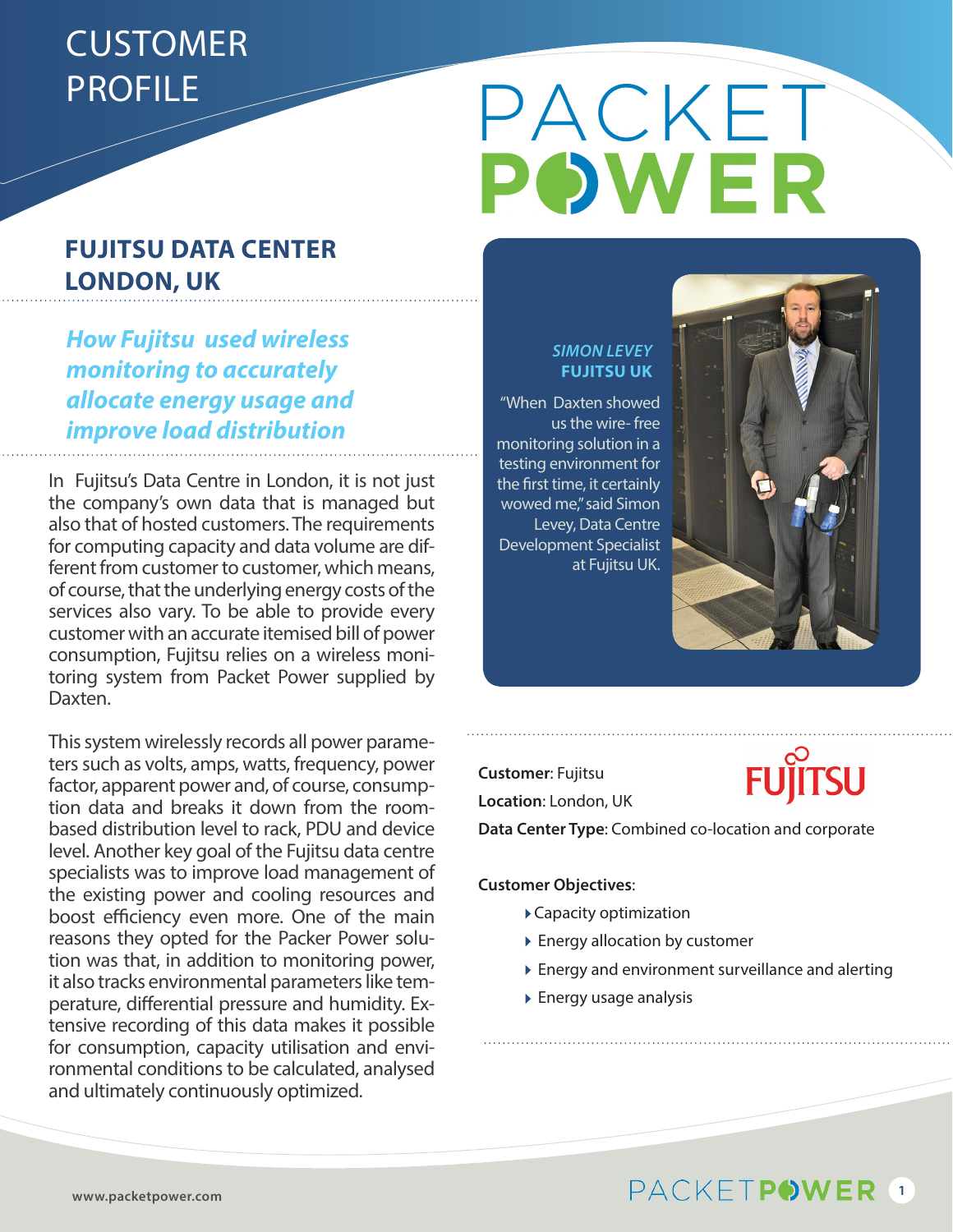#### **THE SMART WAY TO MONITOR POWER**

#### **TRULY SIMPLE INSTALLATION**

"When Daxten showed us the wire-free monitoring solution in a testing environment for the first time, it certainly wowed me," said Simon Levey, Data Centre Development Specialist at Fujitsu UK, summarising his impressions of how the monitoring system's metering and sensor modules were activated, automatically configured themselves, began taking measurements and sharing the data automatically in a wireless network.

Unlike conventional monitoring solutions, the individual modules in the Packet Power system are not physically connected to one another by cables or a bus system, but can be placed anywhere in relation to one another with no need for cabling. The power and environmental data collected by the power metering and sensor modules is recorded and transmitted to one or more gateways wirelessly. The gateways convert the data and transfer it via SNMP or Modbus to a dedicated user interface or, if necessary, to an over arching Data Centre Infrastructure Management (DCIM) or Building Management System (BMS) application.

#### **LOW-COST IMPLEMENTATION AND "ON-DEMAND" SCALABILITY**

"What really won us over was the manufacturer's idea of integrating the metering module for recording the power data right into the power cable. It simply replaces the cable for our active hardware and the rack PDUs and is ready for operation as a monitoring unit," according to Simon Levey. Fujitsu's London Data Centre currently has 284 monitoring units and gateways in operation. More

modules are continuously being added in collaboration with Daxten the data centre specialist – the goal is to retrofit all of the racks with the Packet Power solution to make it the standard. For Simon Levey and his team, it is important that the retrofit and future enhancements can take place step-by- step and exactly in line with needs. This reduces pressure on the budget and lowers follow-up costs. The technicians like the fact that installation mainly involves positioning the environmental sensors or replacing the power supply cables for the Packet Power wireless devices.

#### **CUSTOMIZED DASHBOARDS**

An administration tool integrated in the system reduces the workload of system operators: it processes the measurements of the monitoring modules to create actual and trend reports on power usage and environmental parameters. System operators control consumption and distribution loads as well as temperature, pressure and humidity values in the room and at every rack level via graphical dashboard displays or in table format.



The EMX Portal allows customers to create custom dashboards that can be easily accessed as unique web page links.

Wireless Packet Power monitoring solutions allow to centrally control and manage several hundred environmental sensors (e.g. for temperature, humidity and differential pressure) and energy parameters like

Volts, Amperes, kW, kWh, kVA, and total current for any server room, cabinet, PDU or single IT device. All monitoring devices instantly begin to share information via a self-configuring wire-free network as

soon as they are plugged in. Energy usage information is then gathered for use by intuitive applications or for distribution to a wide variety of energy monitoring, DCIM or building management systems.

### PACKETPOWER<sup>2</sup>

 $\mathbf \Omega$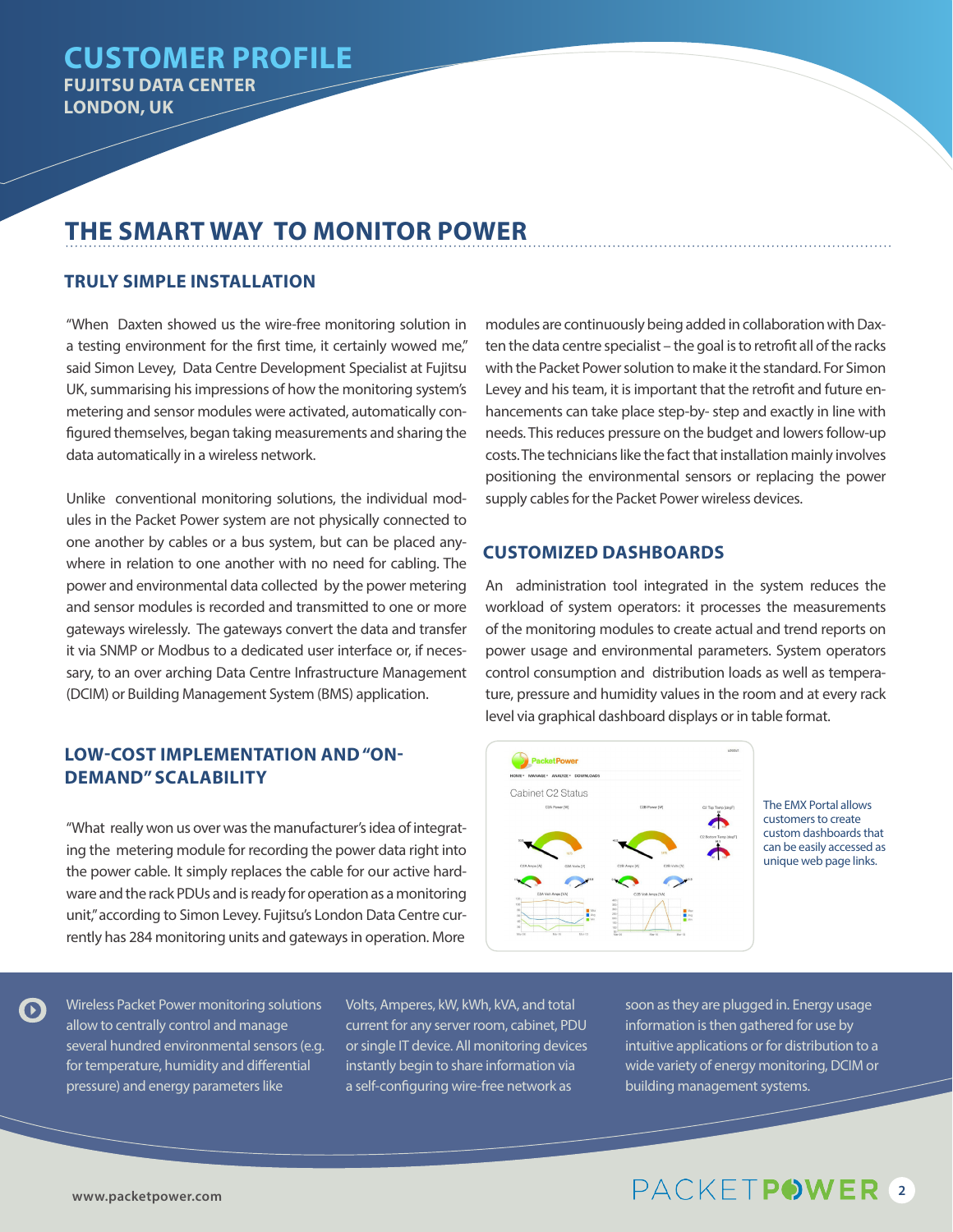#### **CUSTOMER PROFILE FUJITSU DATA CENTER LONDON, UK**

#### **INTUITIVE USER INTERFACES**

The Fujitsu data centre specialists really appreciate that the monitoring solution also functions as a proactive early warning system, for example, in the event of a problematic temperature change in the rack or fluctuating power supply via a PDU strip. If limits defined ahead of time with the administration tool are even slightly exceeded, the monitoring system reacts immediately and automatically triggers warnings. Countermeasures can then be initiated before heat-related or power-related system disruptions can even occur. This means that Fujitsu is ideally equipped to handle any situation.



Real time environmental data results in detailed facility wide images that show temperature down intra rack resolution using 3D heat maps

#### **REAL TIME ALERTS OPTIMIZE AVAILABLE RESOURCES**

"We don't just use the solution as a metering and monitoring tool or early warning system, we also use it to identify where power reserves still exist or if power and cooling resources are limited in the individual racks. This way, we know exactly how much active hardware we can install in the cabinets and are able to distribute the loads appropriately – and this creates efficiency," sums up Simon.

| <b>Packet Power</b>               |                                                            |                                                                                                                                                                    |                                                                                       |                     |                                                   |                          |                    | Hello steve vantasse<br><b>Erancaisa Espanol</b> |  |
|-----------------------------------|------------------------------------------------------------|--------------------------------------------------------------------------------------------------------------------------------------------------------------------|---------------------------------------------------------------------------------------|---------------------|---------------------------------------------------|--------------------------|--------------------|--------------------------------------------------|--|
| <b>HOME</b><br>Your policies      | <b>MANAGE</b><br><b>ANALYZE</b>                            |                                                                                                                                                                    | <b>DOWNLOADS</b>                                                                      |                     |                                                   |                          |                    |                                                  |  |
| Lavout <sup>12</sup>              | <b>Policy name</b>                                         | <b>Policy description</b>                                                                                                                                          |                                                                                       |                     | Desired<br>condition                              |                          | <b>Timeout</b> [s] |                                                  |  |
| Demo Corporation                  | <b>Maximum Circuit</b><br>Load                             | Indicates when a reading exceeds the maximum load<br>allowed on a circuit for it to remain within the code<br>quidelines.                                          |                                                                                       |                     | PDU current shall be <= 80.0% of its<br>rating    |                          | 300                |                                                  |  |
| Demo Corporation                  | <b>Total Cabinet</b><br>Current                            | Keep the sum of the current of all drouits in a cabinet.<br>below 80% of their total capacity.                                                                     |                                                                                       |                     | Cabinet current shall be < 80.0% of<br>Its rating |                          | 3600               |                                                  |  |
| Demo Corporation                  | Inflow Temperature<br>Upper Limit                          | Identifies inflow temperatures in excess of ASHRAE<br>maximum temperature quideline.                                                                               |                                                                                       |                     | Inlet temperature shall be <= 27.0                |                          | 900                |                                                  |  |
| Demo Corporation                  | <b>Maximum Circuit</b><br>Load - Redundant<br><b>Power</b> | Incicates when the maximum load in Amps exceeds the<br>level at which the full load could be supported on that<br>circuit and still remain within code quidelines. |                                                                                       |                     | PDU current shall be <= 40.0% of its<br>rating    |                          | 3600               |                                                  |  |
| Demo Corporation                  | Maximum RH                                                 | Indicates a Relative Humidity reading in excess of<br>ASHRAF recommended maximum.                                                                                  |                                                                                       |                     | Humidity shall be <= 60.0                         | 300                      |                    |                                                  |  |
| Demo Comporation                  | Inflow Temperature<br>Lower Linit                          |                                                                                                                                                                    | Identifies instances where temperatures fall below the<br>ASHRAE recommended minimum. |                     | Inlet temperature shall be > = 18.0               | 3600                     |                    |                                                  |  |
| Policy violations                 |                                                            |                                                                                                                                                                    |                                                                                       |                     |                                                   |                          |                    |                                                  |  |
| Policy name =                     | Room                                                       |                                                                                                                                                                    | Wiolating<br>node                                                                     | Wolating<br>channel | Violating<br>value                                | Policy<br>limit<br>value | Margin             | Mo                                               |  |
|                                   |                                                            | Cabinet                                                                                                                                                            |                                                                                       |                     |                                                   |                          | Vs.<br>limit       | rece<br>viola                                    |  |
| Inflow Temperature<br>Lower Linit | Las Vegas Colo<br>Ste                                      | $Cab, \Delta, 2$                                                                                                                                                   | BC10000000000006                                                                      | Temperature3        | 17.3                                              | 18.0                     | $\Omega$           | 20124<br>23:19                                   |  |
| Inflow Temperature<br>Lower Limit | Las Vegas Colo<br>Site                                     | Cab. 8.2                                                                                                                                                           | BC10000000000006                                                                      | Temperature3        | 17.3                                              | 18.0                     | AT                 | 2012.0<br>23:19                                  |  |
| Inflow Temperature<br>Lower Limit | Las Vegas Colo<br>Ste                                      | Cab. D-2                                                                                                                                                           | 8010000000000006                                                                      | Temperature3        | 17.3                                              | 18.0                     | $\Delta$ 7         | 2012.4<br>25.19                                  |  |
| Inflow Temperature<br>Lower Limit | Las Vegas Colo<br>Site                                     | $C2$ $E1$ $E2$                                                                                                                                                     | BC10000000000006                                                                      | Temperature3        | 17.3                                              | 18.0                     | $\Omega$ .         | 20124<br>23                                      |  |

O

 The EMX Portals policy and alerting screens to set parameters for environmental and power data that when exceeded immediately notify the operator.

 $\left( \mathbf{b}\right)$